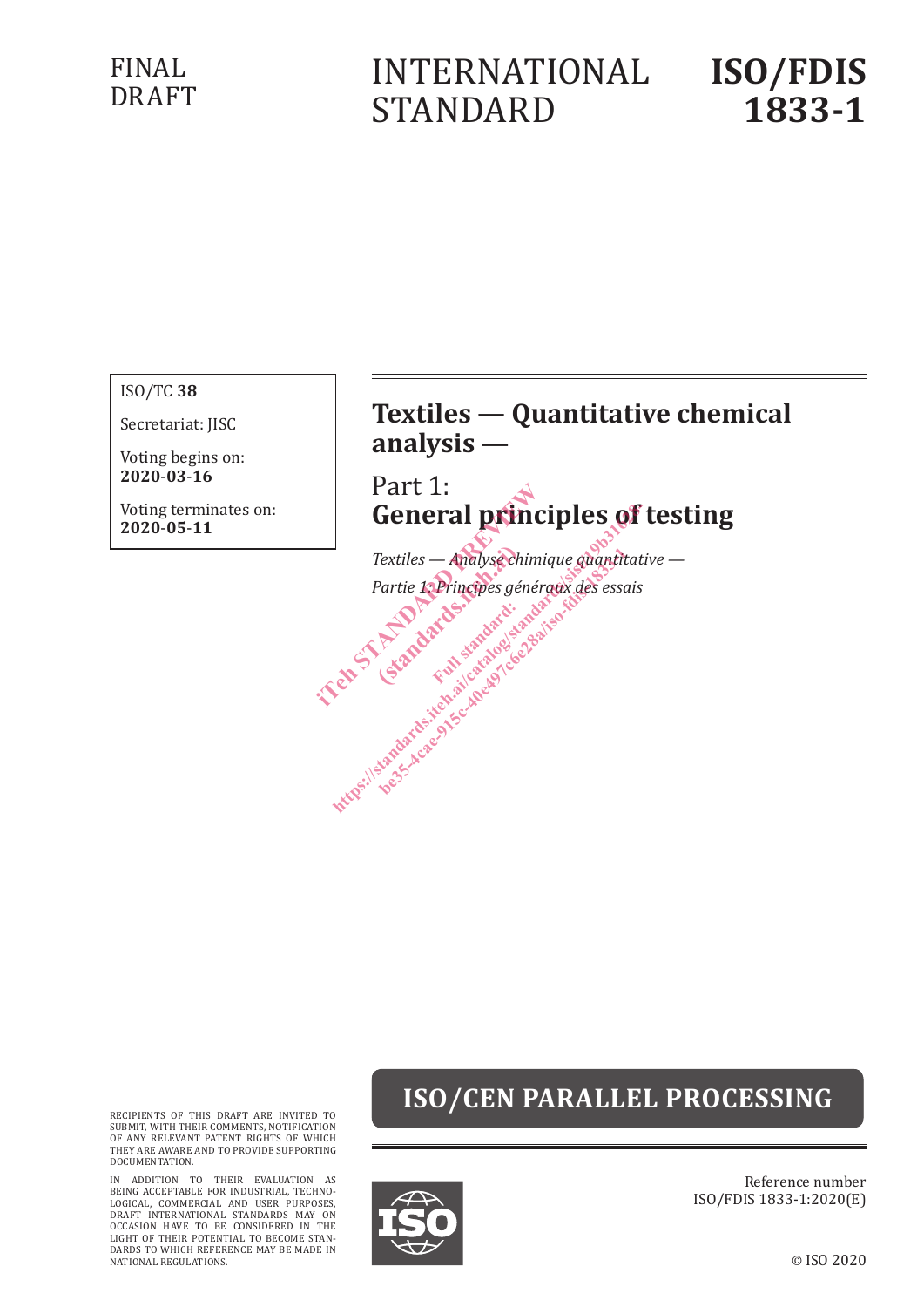



## **COPYRIGHT PROTECTED DOCUMENT**

#### © ISO 2020

All rights reserved. Unless otherwise specified, or required in the context of its implementation, no part of this publication may be reproduced or utilized otherwise in any form or by any means, electronic or mechanical, including photocopying, or posting on the internet or an intranet, without prior written permission. Permission can be requested from either ISO at the address below or ISO's member body in the country of the requester.

ISO copyright office CP 401 • Ch. de Blandonnet 8 CH-1214 Vernier, Geneva Phone: +41 22 749 01 11 Fax: +41 22 749 09 47 Email: copyright@iso.org Website: www.iso.org

Published in Switzerland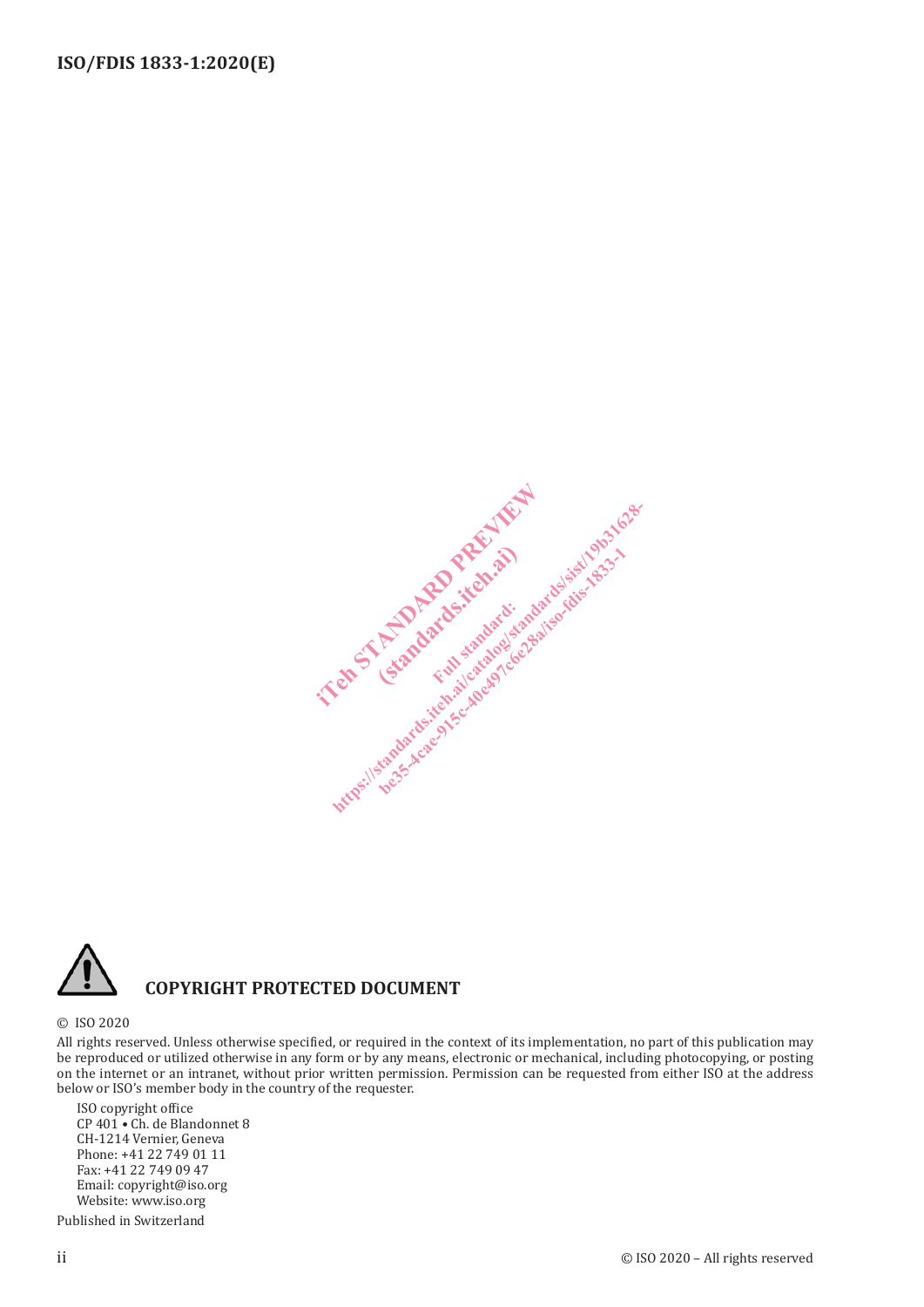Page

## **Contents**

|                                                                                                                                                                                                                                     |             | Introduction was also a view of the contract of the contract of the contract of the contract of the contract of the contract of the contract of the contract of the contract of the contract of the contract of the contract o                     |  |
|-------------------------------------------------------------------------------------------------------------------------------------------------------------------------------------------------------------------------------------|-------------|----------------------------------------------------------------------------------------------------------------------------------------------------------------------------------------------------------------------------------------------------|--|
| 1                                                                                                                                                                                                                                   |             |                                                                                                                                                                                                                                                    |  |
| 2                                                                                                                                                                                                                                   |             |                                                                                                                                                                                                                                                    |  |
| 3                                                                                                                                                                                                                                   |             |                                                                                                                                                                                                                                                    |  |
| 4                                                                                                                                                                                                                                   |             |                                                                                                                                                                                                                                                    |  |
|                                                                                                                                                                                                                                     |             |                                                                                                                                                                                                                                                    |  |
| 5                                                                                                                                                                                                                                   |             |                                                                                                                                                                                                                                                    |  |
| 6                                                                                                                                                                                                                                   |             |                                                                                                                                                                                                                                                    |  |
| 7                                                                                                                                                                                                                                   |             |                                                                                                                                                                                                                                                    |  |
| 8                                                                                                                                                                                                                                   | 8.1<br>8.2  |                                                                                                                                                                                                                                                    |  |
| 9                                                                                                                                                                                                                                   | Procedure 3 |                                                                                                                                                                                                                                                    |  |
|                                                                                                                                                                                                                                     |             | Procedure.<br>9.1 General instructions<br>9.1.2 Drying<br>9.1.3 Drying of test specimes<br>9.1.3 Drying of test specimes<br>9.1.4 Drying of crucible and residue<br>9.1.5 Cooling<br>9.1.6 Weighing<br>9.1.6 Weighing<br>9.2 Testing execution<br> |  |
| <b>10</b>                                                                                                                                                                                                                           |             |                                                                                                                                                                                                                                                    |  |
| 11                                                                                                                                                                                                                                  |             |                                                                                                                                                                                                                                                    |  |
| 12                                                                                                                                                                                                                                  |             |                                                                                                                                                                                                                                                    |  |
| Annex A (normative) Methods for the removal of non-fibrous matter <b>and the set of the contract of the set of non-fibrous matter</b> and the set of the set of the set of the set of the set of the set of the set of the set of t |             |                                                                                                                                                                                                                                                    |  |
|                                                                                                                                                                                                                                     |             |                                                                                                                                                                                                                                                    |  |
|                                                                                                                                                                                                                                     |             |                                                                                                                                                                                                                                                    |  |
|                                                                                                                                                                                                                                     |             |                                                                                                                                                                                                                                                    |  |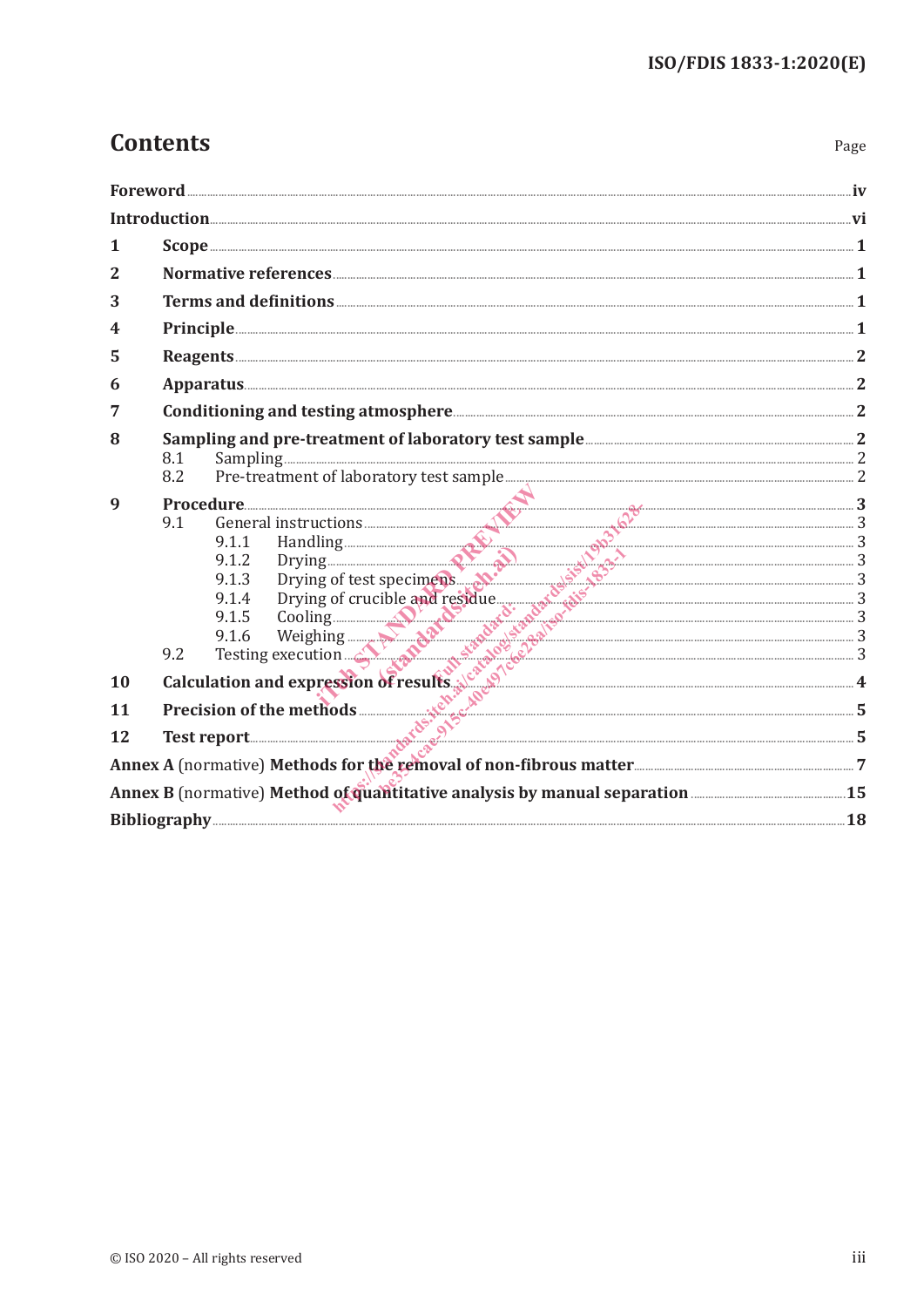## **Foreword**

ISO (the International Organization for Standardization) is a worldwide federation of national standards bodies (ISO member bodies). The work of preparing International Standards is normally carried out through ISO technical committees. Each member body interested in a subject for which a technical committee has been established has the right to be represented on that committee. International organizations, governmental and non-governmental, in liaison with ISO, also take part in the work. ISO collaborates closely with the International Electrotechnical Commission (IEC) on all matters of electrotechnical standardization.

The procedures used to develop this document and those intended for its further maintenance are described in the ISO/IEC Directives, Part 1. In particular, the different approval criteria needed for the different types of ISO documents should be noted. This document was drafted in accordance with the editorial rules of the ISO/IEC Directives, Part 2 (see www.iso.org/directives).

Attention is drawn to the possibility that some of the elements of this document may be the subject of patent rights. ISO shall not be held responsible for identifying any or all such patent rights. Details of any patent rights identified during the development of the document will be in the Introduction and/or on the ISO list of patent declarations received (see www.iso.org/patents).

Any trade name used in this document is information given for the convenience of users and does not constitute an endorsement.

For an explanation of the voluntary nature of standards, the meaning of ISO specific terms and expressions related to conformity assessment, as well as information about ISO's adherence to the World Trade Organization (WTO) principles in the Technical Barriers to Trade (TBT) see www.iso.org/ iso/foreword.html. is information given for the computer of standards, the meansessment, as well as information inciples in the Technical Barriers of the means of the Technical Barriers of the Technical Committee JSO/TC 38 dardization (CEN). The contract of standards, the ment, as well as info<br>sin the Technical Bar<br>fall committee  $80^\circ$ <br>tion (CEN). Technical ht is information given for the convenience<br>we nature of standards, the meaning of IS<br>ssessment, as well as information about IS<br>nciples in the Technical Barriers to Trade (T<br>rechnical Committee ISO/TC 38, *Textiles*, in<br>n France of standards, the meaning of<br>1ent, as well as information about<br>1. in the Technical Barriers to Trade<br>1. al. Committee SSOTC 38, Textile<br>1. committee SSOTC 38, Textile<br>1. cooperation (EEN) Technical Committee<br>1. coo

This document was prepared by Technical Committee ISO/TC 38, *Textiles*, in collaboration with the European Committee for Standardization (CEN) Technical Committee CEN/TC 248, *Textiles*, in accordance with the Agreement on technical cooperation between ISO and CEN (Vienna Agreement).

This second edition cancels and replaces the first edition (ISO 1833-1:2006), which has been technically revised. It also incorporates the Technical Corrigendum ISO 1833-1:2006/Cor 1:2009.

The main changes compared to the previous edition are as follows:

- Introduction, A.2 and bibliography: a reference to ISO/TR 11827 regarding the fibre identification has been added;
- Clause 2: normative references have been added;
- Clause 4: references to ISO 2076 and ISO 6938 have been added for the use of the generic names in the ISO 1833 series;
- Clause 5: warning sentences and reference to grade 3 water have been introduced;
- Clause 6: stoppered weighing bottles have been added;
- $-8.2$ : all pretreatments have been described in Annex A (including pretreatment with light petroleum) a requirement for reporting if any pretreatment is carried out [see Clause 12, e)] has been introduced;
- 9.1.1: instructions for handling have been added;
- 9.1.2: instructions for short drying period have been added;
- $-9.1.6$  (former 9.1.5): a note has been removed,
- 9.2: a requirement regarding the number of test specimens has been added;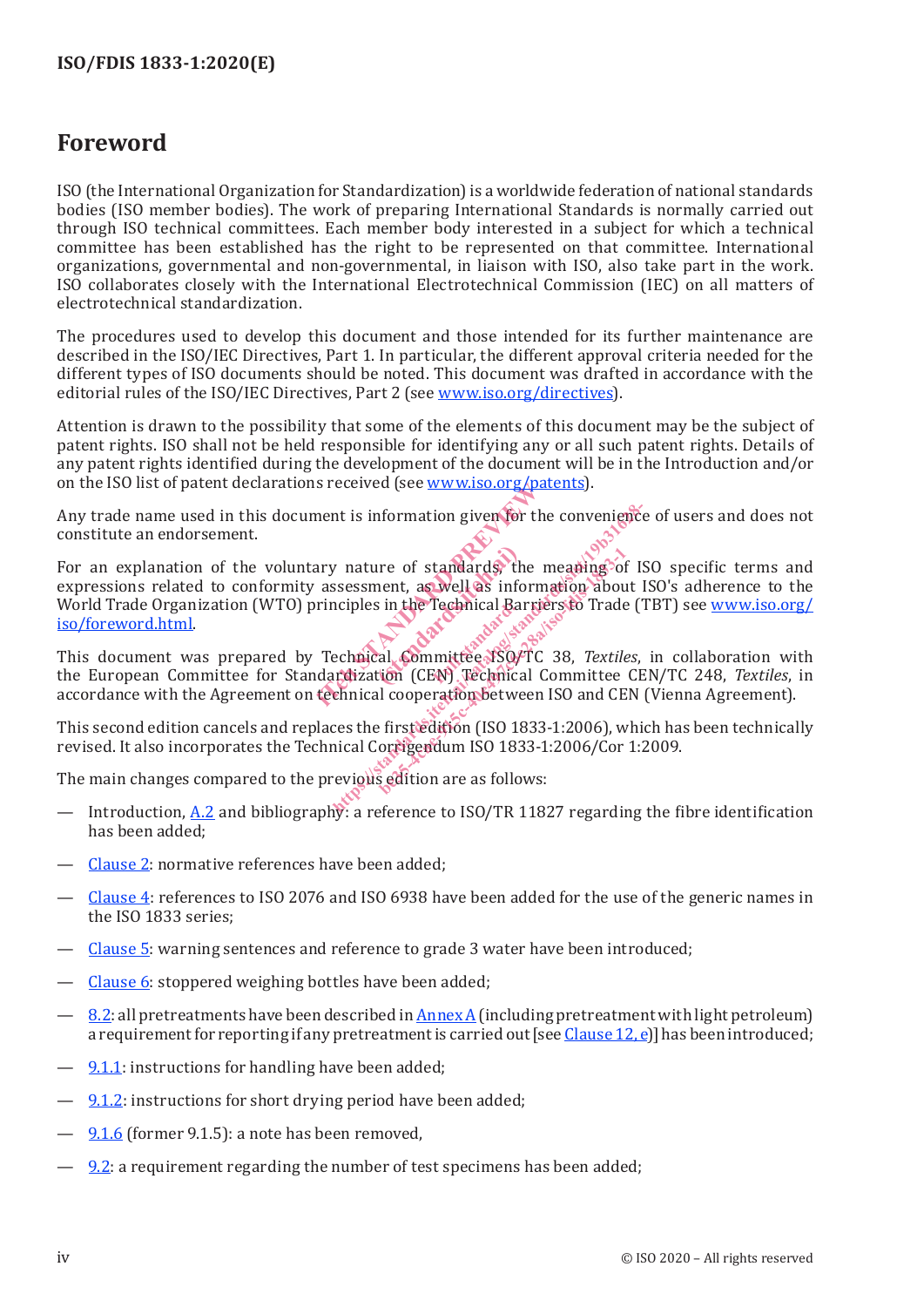- Clause 10: deletion of former 10.3 (consideration of only percentage additions for moisture, case included in the new 10.3 covering percentage additions for moisture and non-fibrous matter, and/ or percentage losses of fibrous matter by pre-treatment);
- $-$  10.3: additional instructions in case of calculated percentage greater than 100 % have been given;
- $\frac{1}{2}$  Annexes A and B have been changed to normative;
- Table A.1 and concerned subclauses: additional cases regarding elastane (see A.5.1.2), elastolefin (see  $A.5.1.3$ ), bast fibres (see  $A.5.25$ , from ISO 1833-22) have been introduced;
- B.8.1 and B.8.2: a requirement regarding the number of test specimens has been added.

A list of all parts in the ISO 1833 series can be found on the ISO website.

Any feedback or questions on this document should be directed to the user's national standards body. A complete listing of these bodies can be found at www.iso.org/members.html.

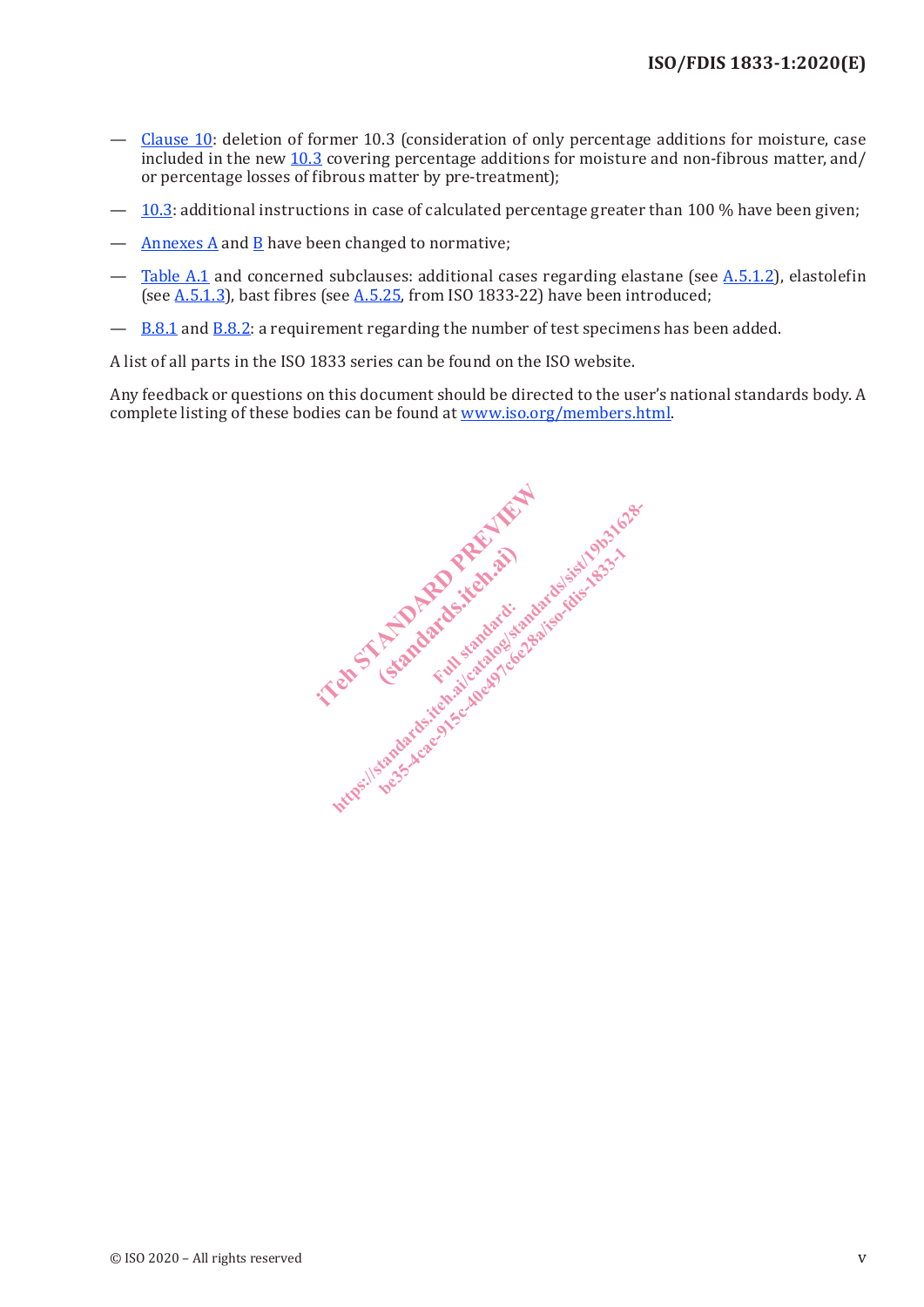## **Introduction**

Methods for the quantitative analysis of fibre mixtures are based on two main processes, the manual separation and the chemical separation of fibres.

It is preferable to use the method of manual separation, which is given in Annex B, whenever possible since it generally gives more accurate results than the chemical method. It can be used for all textiles whose component fibres do not form an intimate mixture, for example in the case of yarns composed of several elements each of which is made up of only one type of fibre, or woven fabrics in which the fibre of the warp is of a different kind to that of the weft, or knitted fabrics capable of being unravelled made up of yarns of different types.

In general, the methods described in the different parts of ISO 1833 are based on the selective dissolution of an individual component. After the removal of a component, the insoluble residue is weighed, and the proportion of soluble component is calculated from the loss in mass. This document gives the information which is common to the analyses, by this method, of all fibre mixtures, whatever their composition. This information is intended to be used in conjunction with the other parts of ISO 1833; these parts contain the detailed procedures applicable to particular fibre mixtures. Where, occasionally, an analysis is based on a principle other than selective dissolution, full details are given in the appropriate part.

Mixtures of fibres obtained during processing and, to a lesser extent, in finished textiles can contain non-fibrous matter, such as fats, waxes or dressings, or water-soluble matter, either occurring naturally or added to facilitate processing. Non-fibrous matters are removed before analysis. In addition, textiles can contain resing or other matters are removed before analysis.<br>In method of pre-treatment for removing oils, fats, waxes and water-soluble matter is given in <u>Annex A</u>.<br>Dye in dyed fibres is conside It a principle other than selective different<br>ixes or dressings, or water soluble non-fibrous matters are removed be<br>oving oils, fats, waxes and water-soluble<br>be an integral part of the fibre and<br>sins or other matter added

A method of pre-treatment for removing oils, fats, waxes and water-soluble matter is given in Annex A.

Dye in dyed fibres is considered to be an integral part of the fibre and is not removed.

special properties, such as water-repellence or crease-resistance. Such matter, including dyestuffs in exceptional cases, can interfere with the action of the reagent on the soluble component and/or it can be partially or completely removed by the reagent. This type of added matter can also cause errors and are removed before the sample is analysed. If it is impossible to remove such added matter, the methods of analysis are no longer applicable. rocessing and, to a lesser extent, in finishes or dressings, or water soluble matter, eith-<br>fibrous matters are removed before analysis<br>ing oils, fats, waxes and water-soluble matte<br>an integral part of the fibre and is not ressings, or water soluble matter, is matters are removed before and<br>s, fats, waxes and water-soluble m<br>egral part of the fibre and is not re<br>gral part of the fibre and is not re<br>ther matter added to bond the filt<br>e or cre

Most textile fibres contain water, the amount depending on the type of fibre and on the relative humidity of the surrounding air. Analyses are conducted on the basis of dry mass, and a procedure for determining the dry mass of test specimens and residues is given in this document.

The result is therefore obtained on the basis of clean, dry fibres.

Provision is made for recalculating the result on the basis of

a) agreed moisture regain

NOTE The agreed moisture regain of each fibre is specified in some regional legislation or after agreement between interested parties.

- b) agreed moisture regain and also for
	- 1) fibrous matter removed in the pre-treatment, and
	- 2) non-fibrous matter (for example, fibre dressing, processing oil, or size) that can be properly regarded as part of the fibre as an article of commerce.

In some methods, the insoluble component of a mixture can be partially dissolved in the reagent used to dissolve the soluble component. Where possible, the reagents that have been chosen are those that have little or no effect on the insoluble fibres. If loss in mass is known to occur during the analysis, the result is corrected; correction factors for this purpose are given. These correction factors have been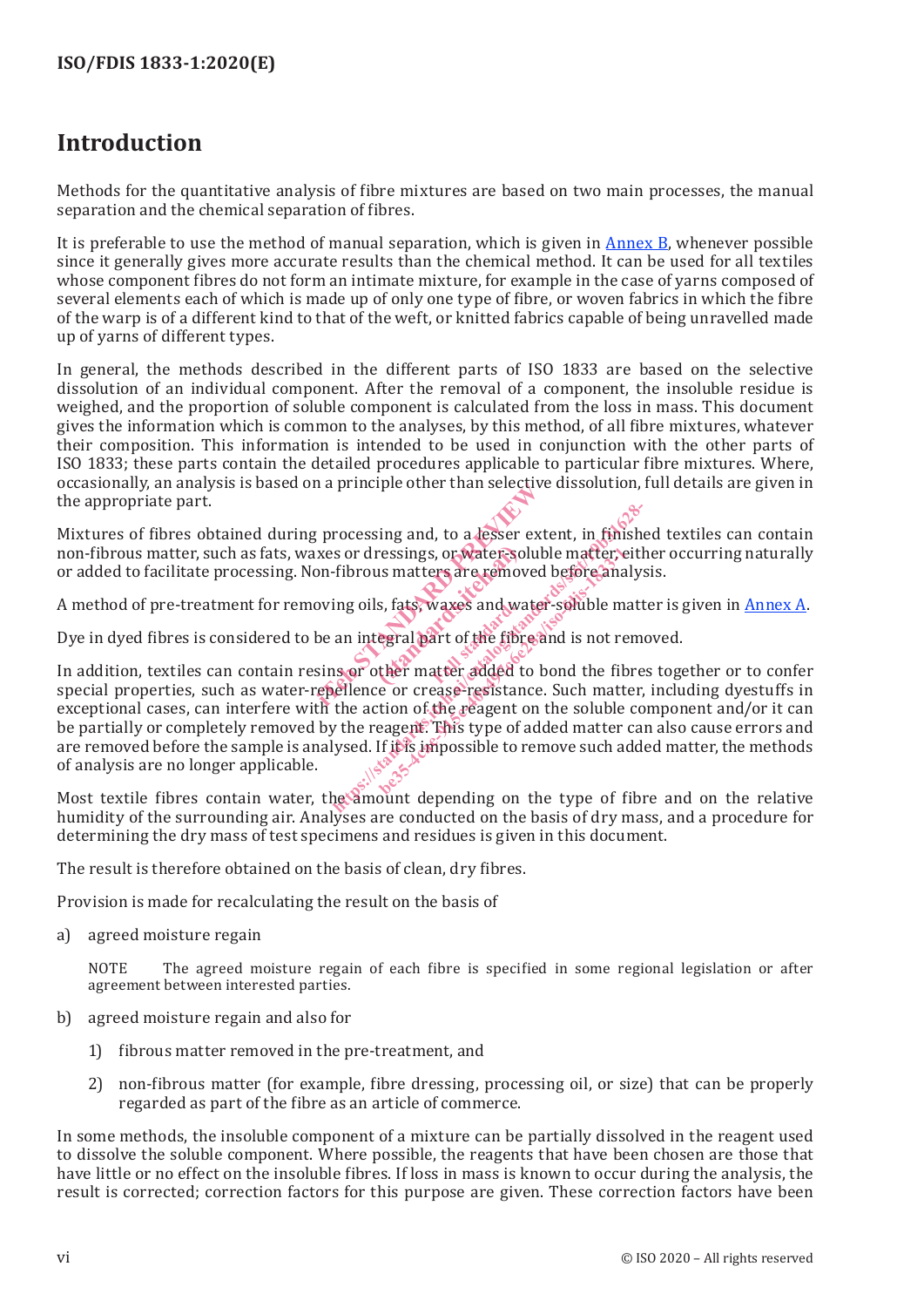determined in several laboratories by treating, in the appropriate reagent as specified in the method of analysis, fibres cleaned by the pre-treatment.

These correction factors apply only to undegraded fibres, and different correction factors might be necessary if the fibres have been degraded during processing.

The procedures given apply to single determinations; at least two determinations on separate test specimens are made, both in the case of manual separation and in the case of chemical separation, but more may be carried out if desired.

Before proceeding with any quantitative analysis, it is assumed that all the fibres present in the mixture have been identified. For this purpose, ISO/TR 11827 may be used.

For confirmation, unless it is technically impossible, it is recommended that use be made of alternative procedures whereby the component that would be the residue in the standard method is dissolved out first.

in Standard Preview individual (Standards.iteh.ai) https://standards.iteh.ai/catalogistican.ai/catalogistican.ai/catalogistican.ai/catalogistican.ai/catalogistica<br>catalogistican.ai/catalogistican.ai/catalogistican.ai/catalogistican.ai/catalogistican.ai/catalogistican.ai/ca best to the state of the state of the state of the state of the state of the state of the state of the state of the state of the state of the state of the state of the state of the state of the state of the state of the st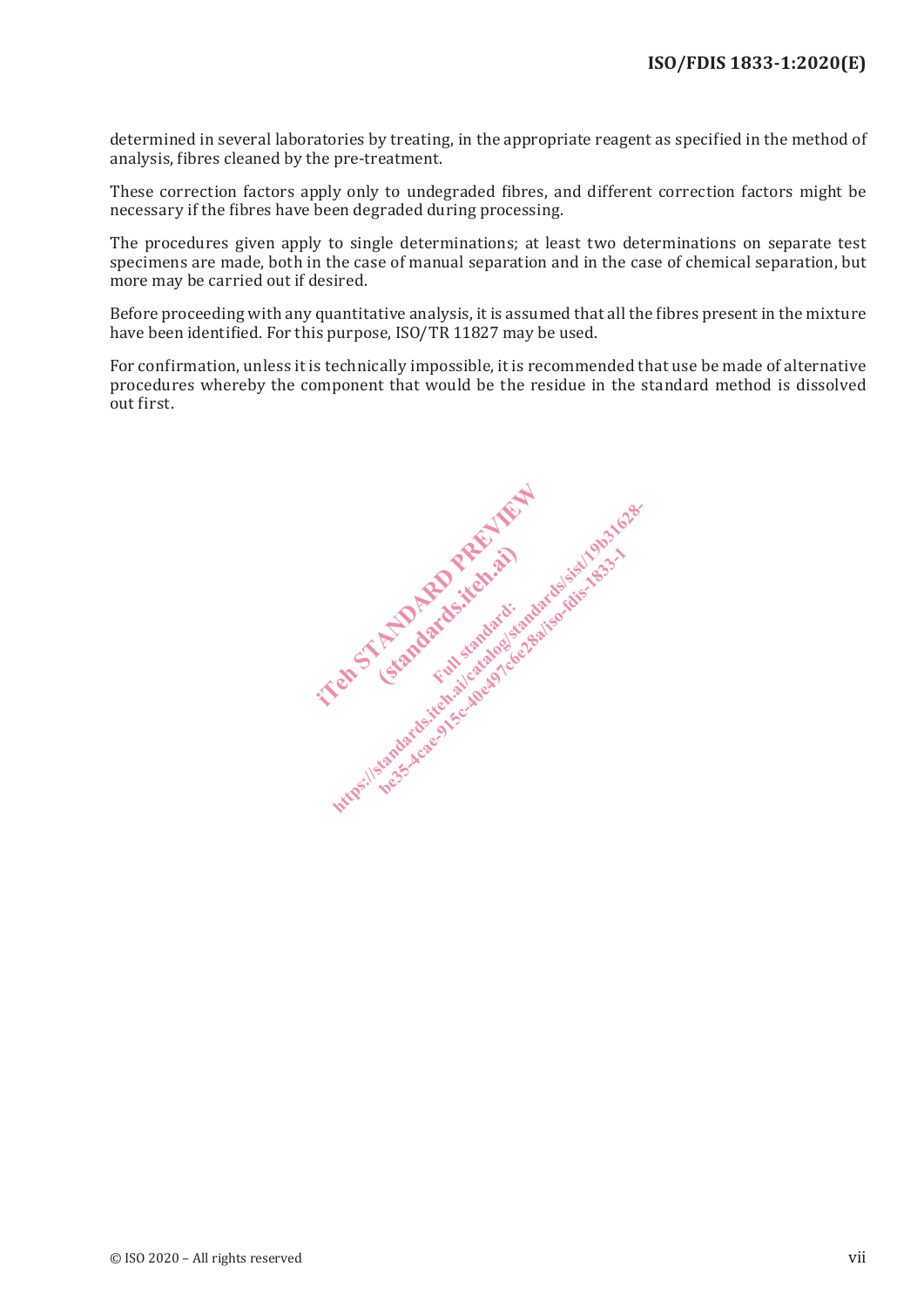IF IN 1979 Active Manufacture of Canada Handa Stripger 1973-1989 Tem of A Property is an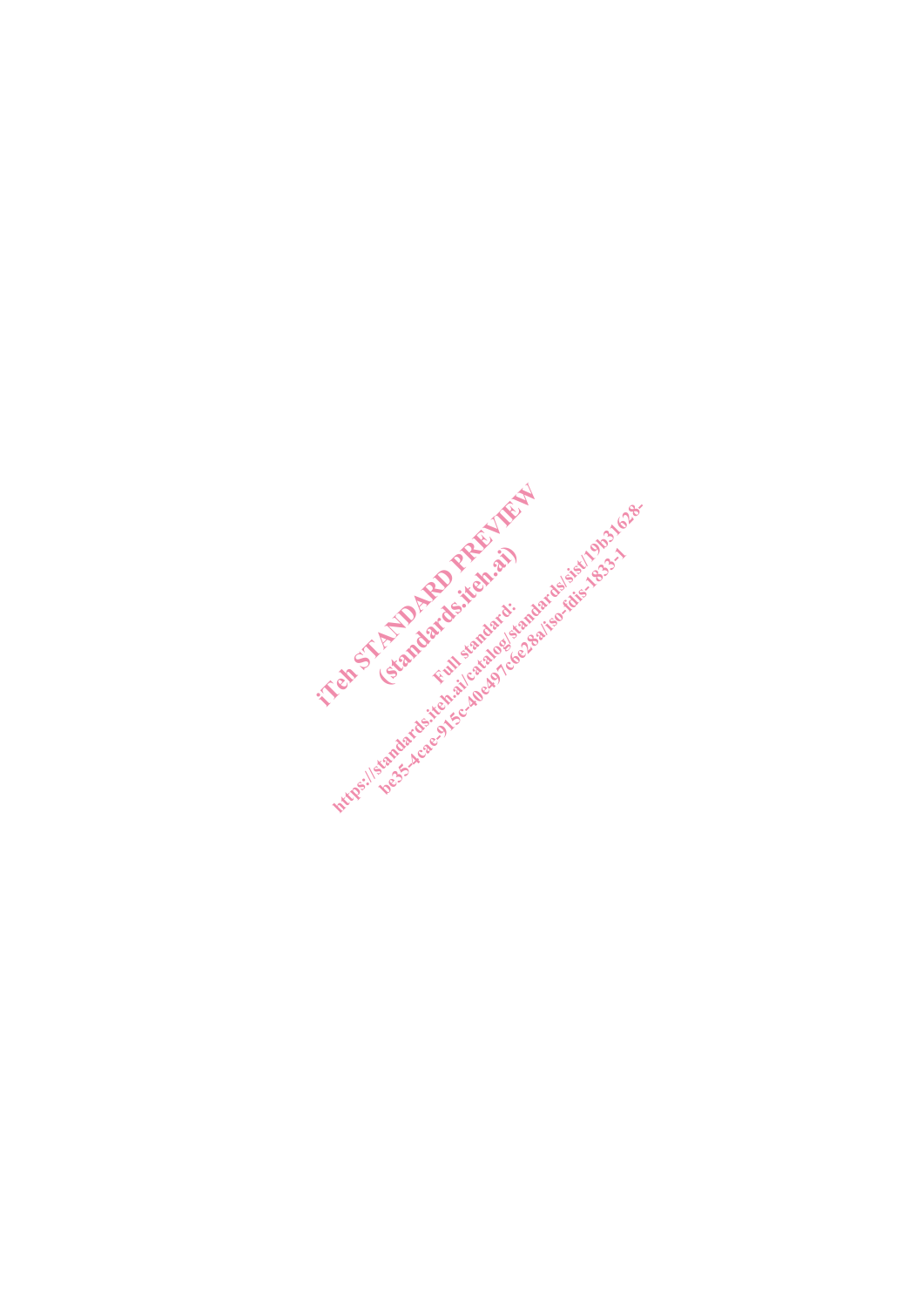# **Textiles — Quantitative chemical analysis —**

## Part 1: **General principles of testing**

## **1 Scope**

This document specifies a common method for the quantitative chemical analysis of various mixtures of fibres. This method and the methods described in the other parts of ISO 1833 are applicable, in general, to fibres in any textile form. Where certain textile forms are excepted, these are listed in the scope of the appropriate part.

#### **2 Normative references**

The following documents are referred to in the text in such a way that some or all of their content constitutes requirements of this document. For dated references, only the edition cited applies. For undated references, the latest edition of the referenced document (including any amendments) applies. re referred to in the text in such<br>f this document. For dated referenced<br>st edition of the referenced docume<br>s for colour fastness ... Part C10: Got<br>ade fibres ... Generic names<br>and laboratory use ... Specification and<br>iti referred to in the text in such a way that<br>his document. For dated references only to<br>edition of the referenced document (includition<br>colour fastness  $\overline{R}$  Part C10: Golour fastness<br>e fibres - Generic names<br>and  $\overline{R}$ 

ISO 105-C10, *Textiles — Tests for colour fastness — Part C10: Colour fastness to washing with soap or soap and soda* m of the referenced dependenced dependence of the red control of the control of the control of the set of the control of  $\overrightarrow{S}$  pecificate of  $\overrightarrow{S}$  pecificate of  $\overrightarrow{S}$  pecificate of  $\overrightarrow{S}$  pecificate of  $\overrightarrow{S}$ best of the referenced document (find<br>
ur fastness<br>
Part C10: Golour fast<br>
Ceneric names<br>
tory use a Specification and test m<br>
aboratory test samples and test specification<br>
of the samples and definitions

ISO 2076, *Textiles — Man-made fibres — Generic names*

and soud<br>ISO 2076, Textiles — Man-made fibres > Generic names and <sup>*Specification*<br>ISO 3696, Water for analytical laboratory use > Specification and test methods</sup>

ISO 5089, *Textiles — Preparation of laboratory test samples and test specimens for chemical testing*

ISO 6938, *Textiles — Natural fibres — Generic names and definitions*

## **3 Terms and definitions**

For the purposes of this document, the terms and definitions given in ISO 5089 and the following apply.

ISO and IEC maintain terminological databases for use in standardization at the following addresses:

- ISO Online browsing platform: available at https://www.iso.org/obp
- IEC Electropedia: available at http://www.electropedia.org/

#### **3.1**

#### **non-fibrous matter**

processing aids such as lubricants and sizes or naturally occurring non-fibrous substances

## **4 Principle**

After the identification of the components of a mixture, the non-fibrous matter is removed by suitable pre-treatment and then one of the components is determined usually by selective dissolution or manual separation (see Annex B). The insoluble residue is dried and weighed, and the proportion of soluble component calculated from the loss in mass. It is usually preferable to dissolve the fibre present in the greater proportion, thus obtaining the fibre present in the smaller proportion as residue.

The fibre names in the ISO 1833 series are in accordance with the generic names listed in ISO 6938 for the natural fibres and ISO 2076 for the man-made fibres.